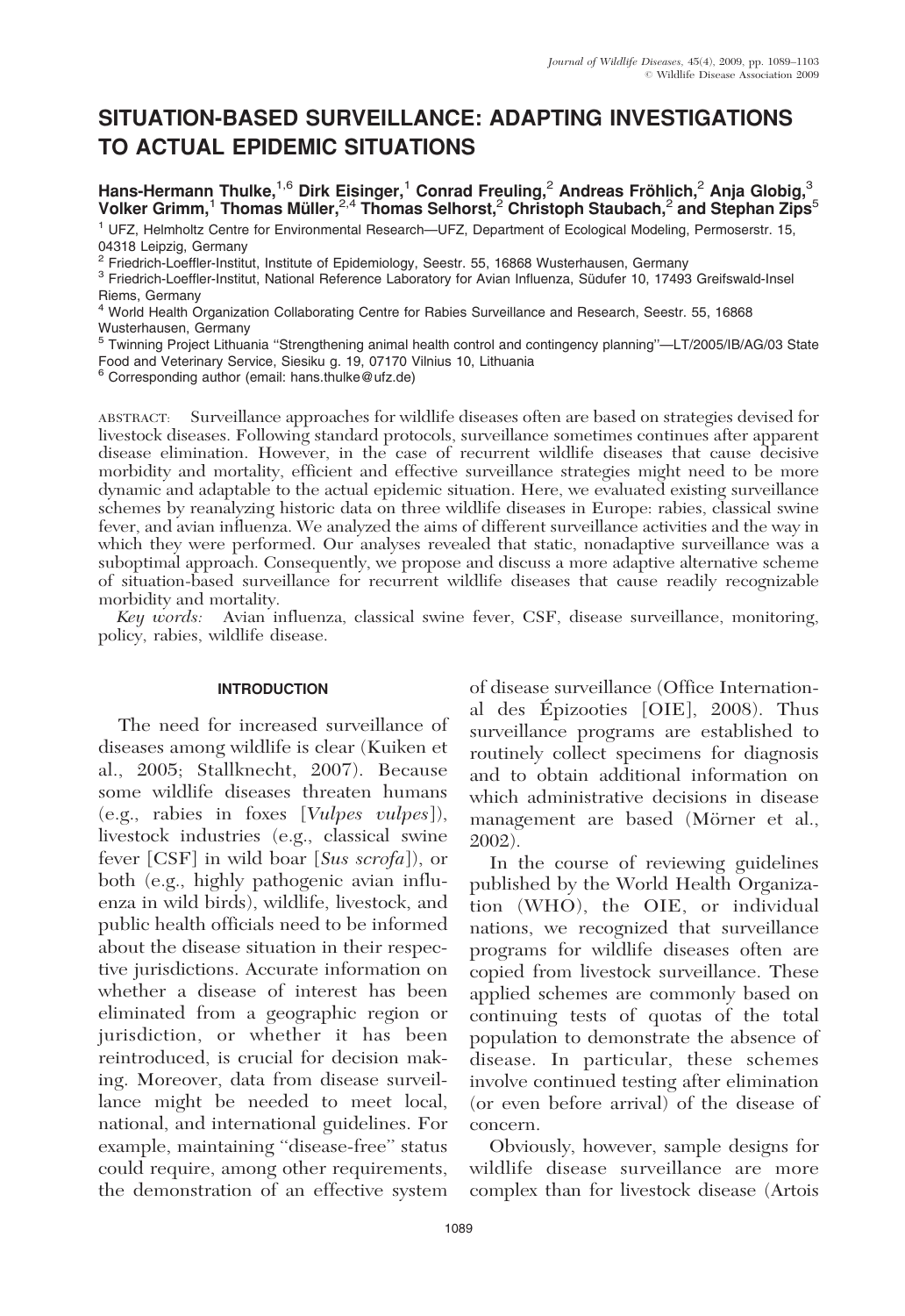et al., 2001) because of the limited knowledge on wildlife species' abundance, limited access to the populations at risk, and limited ability to observe the susceptible populations closely throughout a jurisdiction (Guberti and Newman, 2007). Consequently, statistic certainty also might be limited unless the sample size is increased. Considering the economic burden caused by continuous testing of presumably healthy animals to ascertain freedom from a disease, we thought it worthwhile to reconsider common wildlife disease investigation efforts with regard to their aims, sample sources, and sampling designs.

Our evaluation was particularly motivated by 1) the need for European Union (EU) member states to specify their national surveillance programs for ''notifiable diseases'' in wildlife with respect to demonstrating freedom from disease according to existing EU regulations and 2) the urgent need for a surveillance scheme for rabies in foxes after elimination of this disease from several countries in Western and Central Europe.

Our evaluation was based on the premise that operating systems of surveillance (OIE, 2008) might not necessarily require the exclusive application of a single scheme, as is common practice. In particular, we focused on examples of contagious diseases that are characterized by high mortality or morbidity events (Mörner et al., 2002) once they are introduced into a susceptible wildlife population.

Our approach was to relate the epidemic situation in a region to specific surveillance aims, potential targets for sampling, and methods of sampling design. It turned out that changes in the epidemic situation (e.g., from ''diseased'' to ''disease-free'') resulted in changing aims for the accompanying surveillance that were ideally based on different sampling schemes. Therefore, we propose situation-based surveillance schemes for wildlife disease surveillance. We show that adapting surveillance to the actual epidemic situation

provides a straightforward solution for the overall purposes of surveillance summarized above. The developed scheme could form the basis of cost-efficient surveillance of contagious diseases of noticeable morbidity in wildlife.

# MATERIALS AND METHODS

Our study aimed at exploring recommended and standard disease surveillance and monitoring schemes for epidemic wildlife diseases. We focused on several legal guidelines (WHO, 1992, 2005; German National Directive on Rabies Control, 2001; European Commission, 2002a, 2006; OIE, 2008) related to three important diseases of wildlife in Europe.

# **Terminology**

To make our evaluation as clear and consistent as possible by using concise terminology, we extracted four basic concepts from the epidemiology literature on surveillance activities and summarized their definitions. For a more in-depth analysis of concepts related to surveillance, see, for example, Thrusfield (2005).

Two broad kinds of activities are employed to assess the status of a disease or its control in wildlife populations: disease surveillance and monitoring of control:

Disease surveillance: This is the ongoing systematic use of routinely collected data to provide information that leads to action being taken to manage a disease of a highly contagious nature in a jurisdiction (e.g., on- or offset of control relative to case detection, following OIE [2008, appendix 3.8.1]). The aim of disease surveillance is the detection of infected animals. Hence, the logical source of information is the subpopulation of infected host individuals. Disease surveillance data are of interest whenever the disease is not known to be present.

Monitoring of control: This is the systematic assessment of disease control measures. Note that, in contrast to our understanding, some guidelines use the term ''monitoring of control'' to describe a mixture of both the ongoing disease surveillance during activated control and the performance evaluation of control measures (e.g., European Commission, 2002a; OIE, 2008, Chap. 1.4.7, "Surveillance for distribution and occurrence of infection''). A well-known example of control quality assurance relates to oral mass vaccination of foxes against rabies, wherein the efficacy of vacci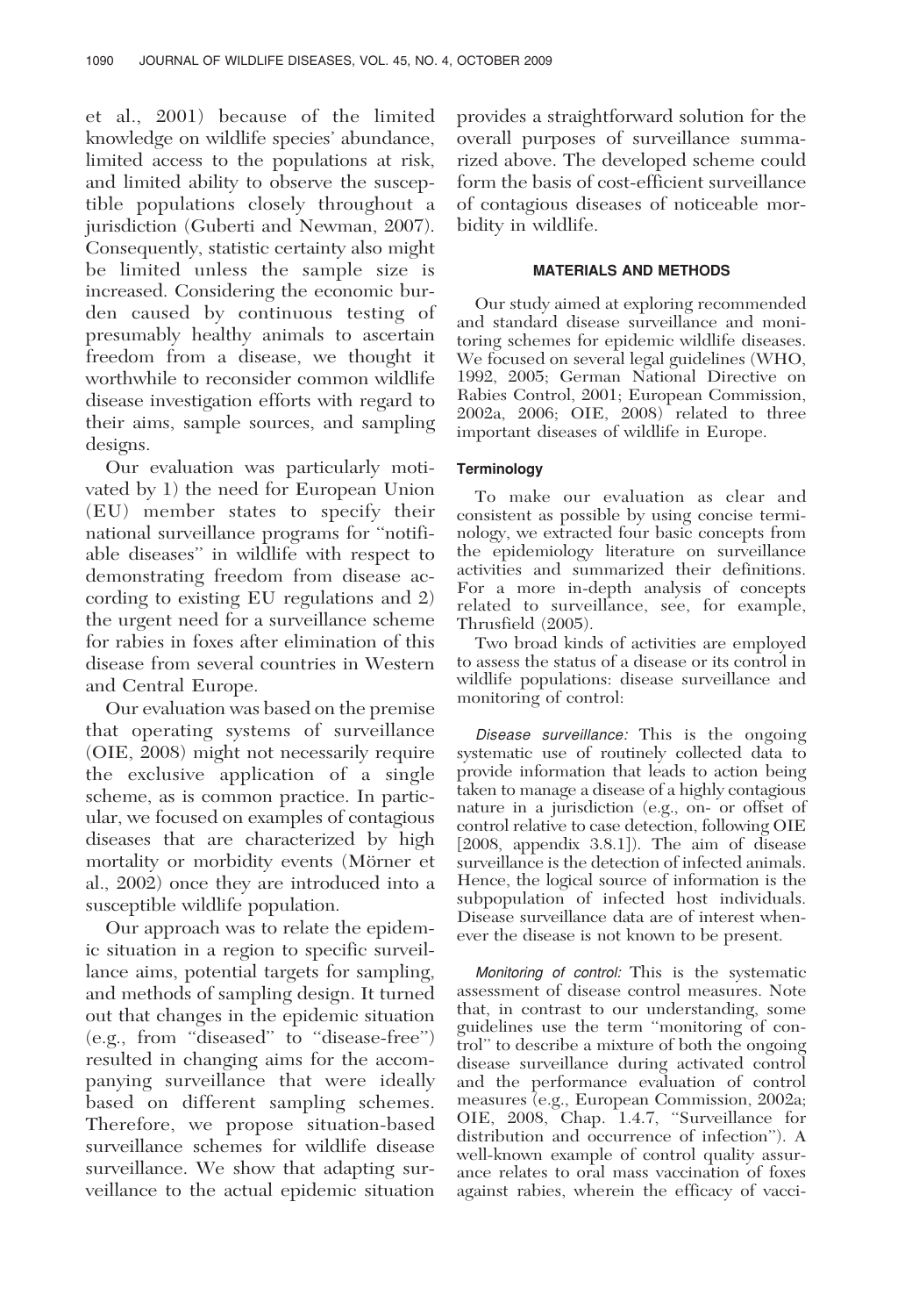nation was evaluated via seroprevalence or bait uptake (European Commission, 2002a). The aim of quantitative monitoring of control programs is to assess the efficacy of measures applied. The logical source of information is found in the uninfected subpopulation. These data are only of interest during active control.

In addition to these two motivations for assessing disease status, samples examined for surveillance generally are submitted for testing either because of some suspicion that the individual is a disease case or because of a systematic sampling plan; these sources are sometimes distinguished by terms like passive vs. active surveillance (OIE, 2008) or opportunistic vs. targeted sampling (Stitt et al., 2007). For our analyses, we used the classification according to the sample source of host individuals—indicator animals and hunted animals.

Indicator animals: Individuals suspected of having the disease includes animals killed because of clinical signs or suspicious behavior, those found dead or killed on roads, those belonging to high-risk species, or animals to which humans might have been exposed. For diseases that cause mortality or morbidity events, this sample source is, by definition, focusing the sampling effort in area and time toward the outbreak.

Hunted animals: Individuals suspected of not having the disease (i.e., not indicator animals) are, for example, animals sampled from regular hunting activity or specific sampling hunts or sampled alive (e.g., structured or nonrandom selection; OIE, 2008). This sample source is statistically assumed to be representative of the healthy population (i.e., susceptible or protected/treated) on large spatial and temporal scales.

#### Retrospective data analysis

We compared the performance of two different sample sources, hunted animals (HA) and indicator animals (IA), with respect to the information needed to perform disease surveillance. We calculated the effort required to find one diseased animal (effort per case) in samples taken from infected areas by dividing the total number of laboratory investigations by the number of sample units that were found positive. Epidemiologic odds ratios (ORs) were calculated (Sachs, 1992). Herein, the odds of testing positive are estimated from surveillance samples by the ratio of the number of sample units that tested positive when investigated in the laboratory to the number of sample units that tested negative.

The quotient of the odds of two surveillance samples (e.g., IA vs. HA) forms the odds ratio, which is calculated to compare the sample sources. An odds ratio of 1 indicates no structural difference; hence the confidence interval (CI) is calculated to test whether the value 1 could be excluded at the specified confidence level (Bland and Altman, 2000). The odds ratio was calculated as

$$
OR = (IA_{pos}/IA_{neg})/(HA_{pos}/HA_{neg}),
$$

where  $IA<sub>pos</sub>$  and  $HA<sub>pos</sub>$  denote the respective numbers testing positive among indicator and hunted animals and  $IA_{\text{neg}}$  and  $HA_{\text{neg}}$  denote the respective numbers testing negative among indicator and hunted animals, such that  $IA = IA_{pos} + IA_{neg}$  and  $HA = HA_{pos} + HA_{neg}$ ; the 95% CI for the OR was calculated as

95% CI = exp 
$$
\left[ ln(OR) \pm
$$
  
1.96 $\sqrt{1/IA_{pos} + 1/IA_{neg} + 1/HA_{pos} + 1/HA_{neg}} \right].$ 

We performed the analysis with data on three example diseases.

Rabies in foxes: The database on rabies surveillance of red foxes during 1 January 1990 to 31 December 1995 in five German federal states situated in eastern Germany was explored (Table 1). This database is hosted by the Friedrich Loeffler Institut (FLI), the Federal Research Institute for Animal Health in Germany. The analyzed data comprised the results of 60,778 individual laboratory investigations of the infection status of submitted red foxes on the basis of fluorescent antibody test (FAT) and virus isolation in cell culture (RTCIT) (Dean et al., 1996; Webster and Casey, 1996). These data allowed classification according to sample source.

CSF in wild boar: The database on CSF surveillance in wild boar in the German Bundesland Rhineland-Palatinate during 1 January 1995 to 24 September 2007 was explored (Table 2). This database also is hosted by the FLI. These data comprised the results of 209,114 individual laboratory investigations of the infection or exposure status of wild boar on the basis of commercial ELISAs and virus isolation techniques (von Rüden, 2006; von Rüden et al., 2008). The data content enabled classification according to sample source.

Avian influenza in wild birds: Data from European surveillance of wild birds during Febru-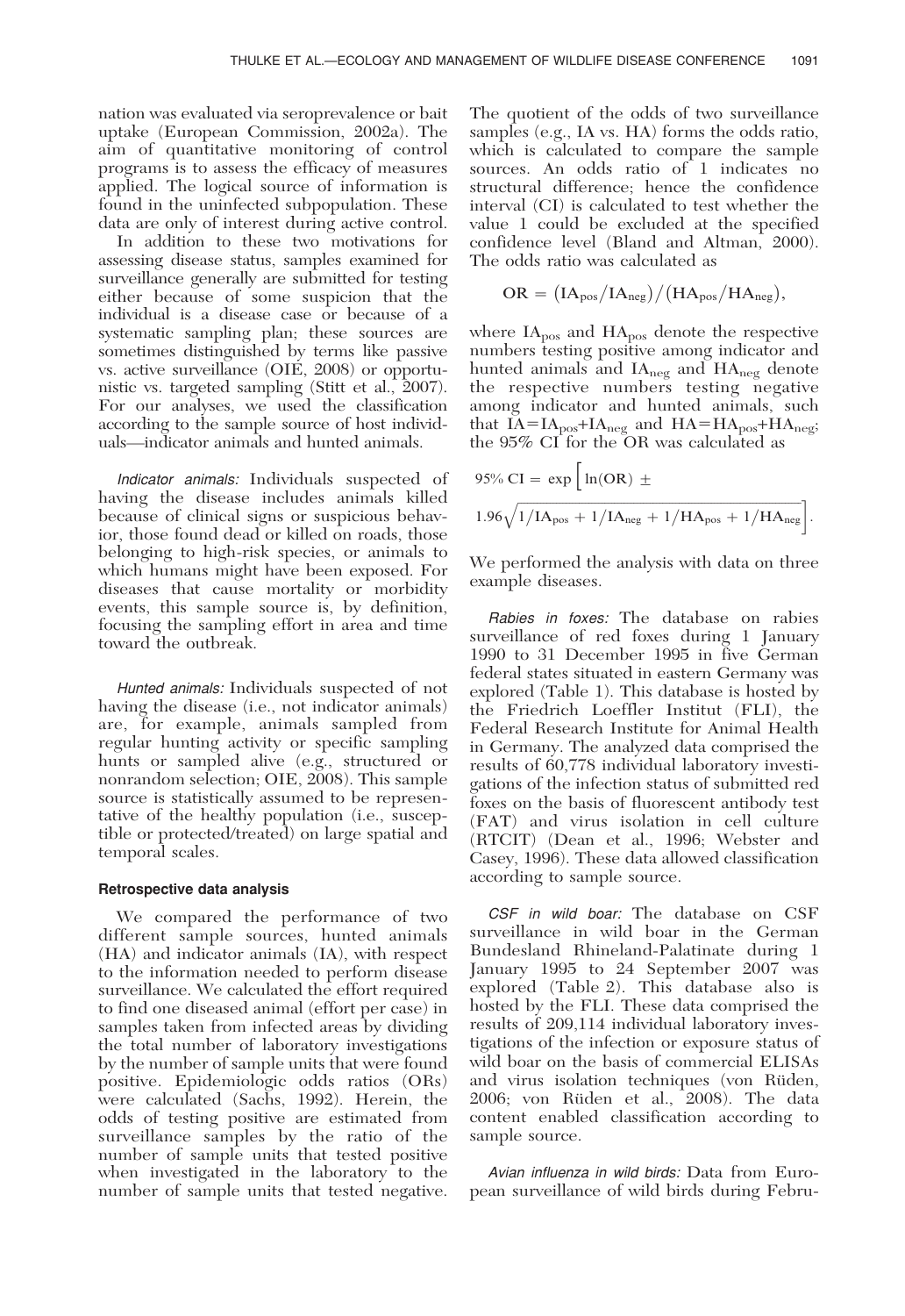|       | Indicator animals (IA) |              |                    |               | Hunted animals (HA) | $(\text{IA}_{\text{pos}}/\text{IA}_{\text{neg}})/(\text{HA}_{\text{pos}}/\text{HA}_{\text{neg}})^{a}$ |            |                |
|-------|------------------------|--------------|--------------------|---------------|---------------------|-------------------------------------------------------------------------------------------------------|------------|----------------|
| Year  | Pos                    | Total sample | Effort per<br>case | Pos           | Total sample        | Effort per<br>case                                                                                    | Odds ratio | $95\%$ CI      |
| 1990  | 93                     | 289          | 3.1                | 186           | 2,155               | 11.6                                                                                                  | 5.0        | $(3.7 - 6.7)$  |
| 1991  | 304                    | 803          | 2.6                | 340           | 5,631               | 16.6                                                                                                  | 9.5        | $(7.9 - 11.3)$ |
| 1992  | 38                     | 2.750        | 72.4               | 90            | 6,390               | 71.0                                                                                                  | 1.0        | (0.7–1.5)      |
| 1993  | 12                     | 3.766        | 313.8              | 8             | 9.766               | 1,220.8                                                                                               | 3.9        | $(1.6 - 9.5)$  |
| 1994  | 3                      | 3,848        | 1,282.7            |               | 7.592               | 7,592.0                                                                                               | 5.9        | $(0.6 - 57.0)$ |
| 1995  | $\overline{4}$         | 2,371        | 592.8              | $\mathcal{S}$ | 15,417              | 5,139.0                                                                                               | 8.7        | $(1.9 - 38.8)$ |
| Total | 454                    | 13,827       | 30.5               | 628           | 46.951              | 74.8                                                                                                  | 2.5        | $(2.2 - 2.9)$  |

TABLE 1. Data on rabies surveillance in red foxes from 1990 to 1995 in five eastern federal states of Germany. (Data from Friedrich Loeffler Institut, Federal Research Institute for Animal Health, Germany.)

<sup>a</sup> Pos=positive; Neg=negative.

ary to May 2006 was explored (European Commission, 2007). These data comprised 19,507 individual laboratory investigations of the infection status of wild birds of ''risk species'' from 13 EU member states that experienced cases of highly pathogenic avian influenza virus  $(HPAIV)$   $H5N1$  on the basis of polymerase chain reaction (PCR; European Commission, 2007). Data were classified according to the reason for investigation, corresponding to IA and HA definitions above.

## RESULTS

## Retrospective data analysis

Rabies in foxes:In Figure 1, the ratio of the diagnostic effort per detected rabies case in the HA sample relative to that in the IA sample is shown. On average, the effort required to detect a case in the HA sample was about 2.5 times  $(95\% \text{ CI} = 2.2-2.9)$  the effort necessary to detect a rabies case from the IA sample (Table 1). Even after oral vaccination became effective and a systematic monitoring of HA was established (the years from 1992 onward), the chances of detecting a rabies case still tended to be higher among the IA sample.

CSF in wild boars: In contrast to rabiesinfected foxes, not all CSF-infected wild boars die from the disease. Nevertheless, the effort to find a virus-positive animal among the sampled HA was much greater than finding a case among the IA sample (Table 2). Vaccination likely increased the investigation effort per detected case because of the general reduction in the number of infected animals actually available. The chances of detecting a viruspositive animal in the IA sample was about 55 times greater  $(95\% \text{ CI} = 43-72)$  than the chances of finding the CSF virus in the HA sample before vaccination and nearly

TABLE 2. Data on classical swine fever investigations on wild boar in the German federal state of Rhineland-Palatinate from 1999 to 2007. (Data from Friedrich Loeffler Institut, Federal Research Institute for Animal Health, Germany.)

|                    | IA  |                 |                    | НA    |                 |                    | $(IApos/IAneg)/(HApos/HAneg)a$ |                 |
|--------------------|-----|-----------------|--------------------|-------|-----------------|--------------------|--------------------------------|-----------------|
|                    | Pos | Total<br>sample | Effort per<br>case | Pos   | Total<br>sample | Effort<br>per case | Odds ratio                     | 95% CI          |
| Virology           |     |                 |                    |       |                 |                    |                                |                 |
| Before vaccination | 157 | 272             | 1.7                | 511   | 21,319          | 42                 | 55                             | $(43.0 - 71.8)$ |
| During vaccination | 70  | 234             | 3.3                | 237   | 164,652         | 695                | 296                            | $(217 - 403)$   |
| Serology           |     |                 |                    |       |                 |                    |                                |                 |
| Before vaccination | 13  | 56              | 4.3                | 5,283 | 22,586          | 4.3                | 0.99                           | $(0.5-1.9)$     |

<sup>a</sup> HA=hunted animals; IA=indicator animals; Pos=positive; Neg=negative.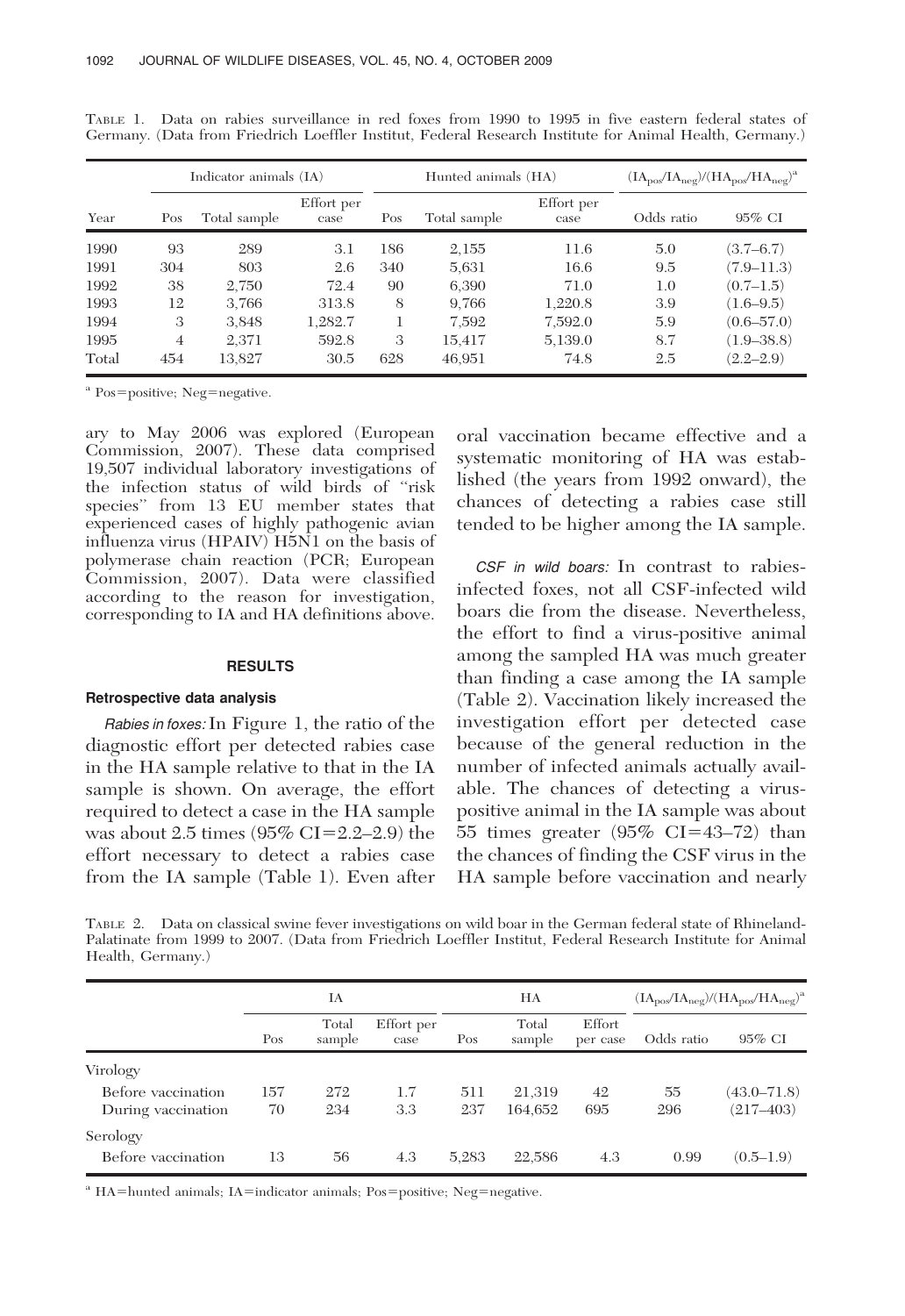

FIGURE 1. Rabies surveillance data from 1990 to 1995 from Germany. White bars represent the total number of detected rabies cases (left axis). Black bars represent the ratio of effort per case (tested samples per positive finding) in hunted animals (HAs) against effort per case in indicator animals (IAs, right axis). (See Table 1; data from Friedrich-Loeffler-Institut, Federal Research Institute for Animal Health, Germany.)

300 times greater (95% CI=217-403) during periods of vaccination. In comparison, serology in animal samples before vaccination indicated survival of infection when the test was positive. Because the animal was no longer sick after seroconversion, one would expect no difference in effort to detect a seropositive animal from either sampling source. Indeed, the level of effort per detection was equal for the two samples  $(95\% \text{ CI} = 0.5-1.9; \text{Table 2}).$ 

Avian influenza in wild birds: A total of 16,780 wild birds from the IA sample source (risk species, dead or diseased; European Commission, 2007) were submitted for testing. Of these, 481 were found to be positive for HPAIV (H5N1), giving an effort of 34.9 investigations per case. In the HA sample, 2,997 wild birds from risk species were investigated, resulting in 39 HPAIV positives, for an effort of 76.8 investigations per case. The respective odds ratio was estimated at 2.2 (95%  $CI=1.6-3.1$ ).

## **DISCUSSION**

Improving the cost efficiency of existing surveillance and monitoring strategies is of general interest and recently has become a

topic of discussion in livestock disease surveillance (Stärk et al., 2006). The purpose of our study was to evaluate common sampling schemes to derive an improved situation-based strategy. We focused on wildlife diseases that cause mortality or morbidity events. Our aim was not to discredit existing surveillance and monitoring schemes in general, but rather to relate these more closely to actual epidemic situations.

The financial burden placed on a society's economy by disease surveillance activities can be substantial on the basis of the amount of laboratory testing that might be required to ensure systematic sampling of unsuspicious animals (Tables 1, 2). Review of various guidance documents revealed that often a general sampling scheme is proposed for routine disease surveillance without prior reference to the actual epidemic situation. Particularly in wildlife, the need for continued observation seems questionable once the disease of concern has been eliminated by control.

Both after disease elimination and before its arrival, surveillance efforts typically focus on the discovery of a new outbreak of the disease. From our retrospective analysis of three independent historic surveillance data sets, we found that sampling of IA was more effective for detecting viruspositive animals than sampling of HA. These results support the notion that disease-related mortality or morbidity events are likely to be discovered through laboratory accessions and postmortem examination of IAs (Mörner et al., 2002).

In contrast, monitoring the efficiency of control measures shifts the focus of activities. To estimate the proportion of animals in the population that have been reached by the control (e.g., immunized) within a prescribed level of certainty, a predefined sample size must be investigated. This objective cannot be achieved by sampling the IA source because the sample would neither be target oriented nor guarantee the predefined sample quota (Guberti and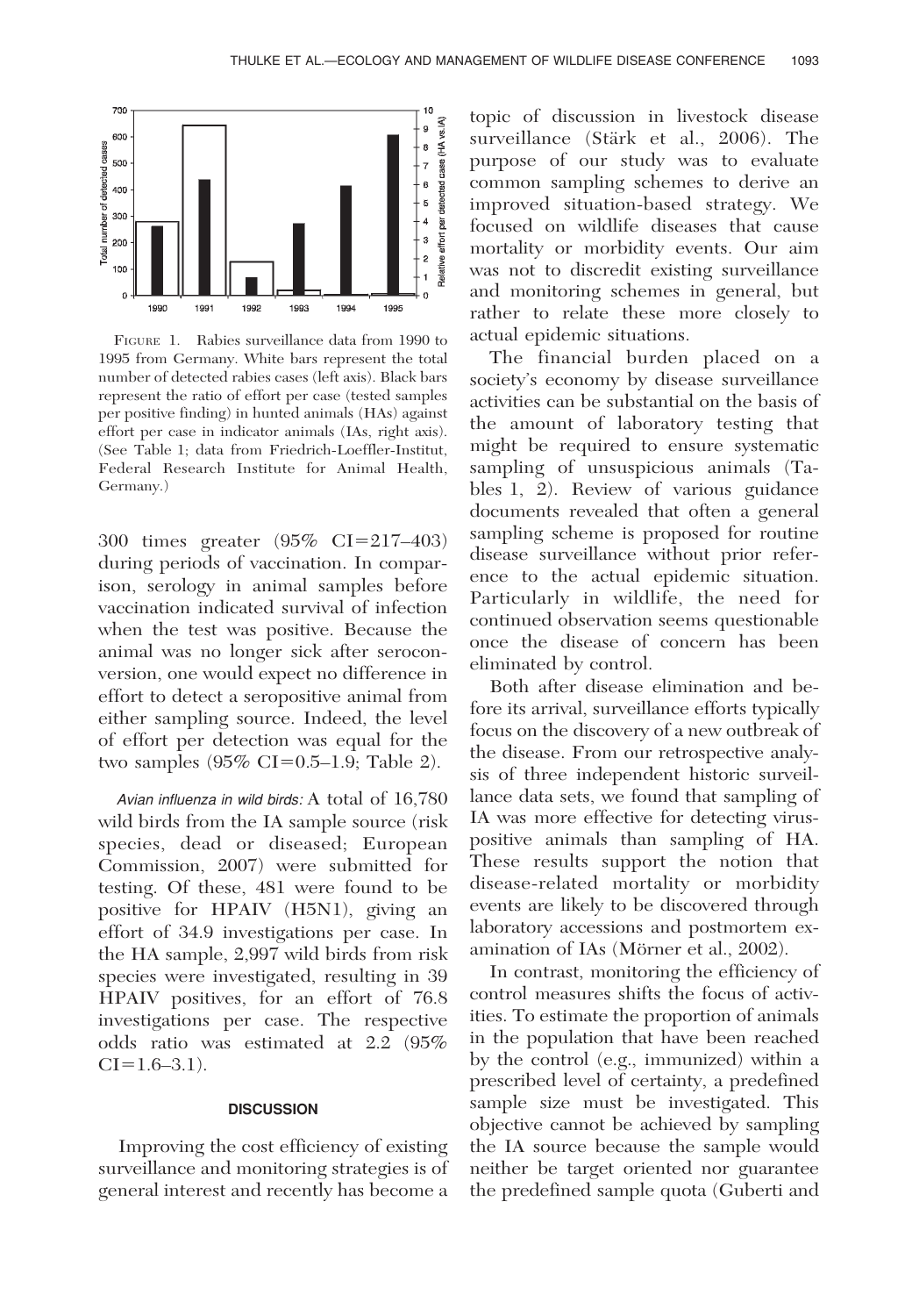TABLE 3. Overview of aims and strategies and appropriate sample sources of surveillance measures with respect to particular knowledge corresponding to the disease status of an area. Once disease has been detected (second row), nothing further can be accomplished with disease surveillance per se; hence, there is no surveillance aim until the situation shifts to "control" (third row).<sup>a</sup>

| Epidemic<br>status | Knowledge of<br>disease              | Aim                     | Strategy                                                              | Source                     | Sample                                    |
|--------------------|--------------------------------------|-------------------------|-----------------------------------------------------------------------|----------------------------|-------------------------------------------|
| Free               | Absent                               | Detection of<br>arrival | Disease surveillance<br>(passive)                                     | Infected<br>(e.g.,<br>[As] | amap                                      |
| Diseased           | Present                              |                         |                                                                       |                            |                                           |
| Control            | Management<br>because of<br>presence | Assure<br>performance   | Monitoring (active)                                                   | Healthy<br>(e.g.,<br>HAs)  | Designed to<br>estimate<br>agreed figures |
| Finished           | Management<br>until absence          | Proof of<br>freedom     | Stop and observe;<br>inappropriate: rejection<br>of design prevalence | Infected<br>(IAs)          | amap                                      |

<sup>a</sup> IAs=indicator animals; HAs=hunted animals; amap=as many as possible according to availability of samples and feasibility of laboratory investigations.

Newman, 2007). It follows that different aims in different epidemic situations encourage the adaptation of sampling to the actual epidemic situation. An adaptive approach would make long-term application of wildlife disease surveillance more efficient and cost effective.

Table 3 summarizes the attributes of surveillance referring to different phases typical of many epidemic wildlife diseases. These were combined in the schematic representation of an ideal adaptive scheme (Fig. 2). In the following sections, we first explain the adaptive scheme and the rationale of situation-based surveillance in general and then discuss whether the three example diseases fall under this scheme. We then discuss the three epidemic situations of the scheme (absence of disease, presence of disease, suspected freedom from disease) and its applicability in more detail.

## Adaptive situation-based surveillance

Situation-based surveillance accounts for the current epidemic situation in an area (e.g., a country, province, state, or other sociopolitical jurisdiction). There are two distinct situations: absence or presence of disease (see Fig. 2, lowest level). If the disease of concern is absent (left and right

vertical sections of Fig. 2), then the only information of interest is an occurrence (arrival or recurrence). A good surveillance strategy for such epidemic situations must be capable of detecting disease, but also should be suitable for long-term application whenever the disease of interest is absent. Although ''disease-free'' status is well defined in legal manuals (WHO, 1992; OIE, 2008), these guidelines seldom exploit knowledge about the disease status to adapt surveillance.

Indeed, as long as the disease is absent (sections labeled ''no disease'' in Fig. 2) surveillance is the only activity required and the aim is to detect a new arrival or occurrence. The situation assumes that there are no cases in the host population and information of disease arrival would be gained by rejecting this assumption (e.g., by finding one positive animal). This situation encourages observation of IAs, as supported by our findings that 1) the odds of finding a positive animal were higher for IA than HA samples (Tables 1, 2); 2) the numbers of samples submitted for diagnostic investigation were dramatically different, implying less laboratory effort and lower relative costs when detection effort focuses on IA; and 3) the increased number of IA sample units coming from exposed regions (i.e., areas where a newly intro-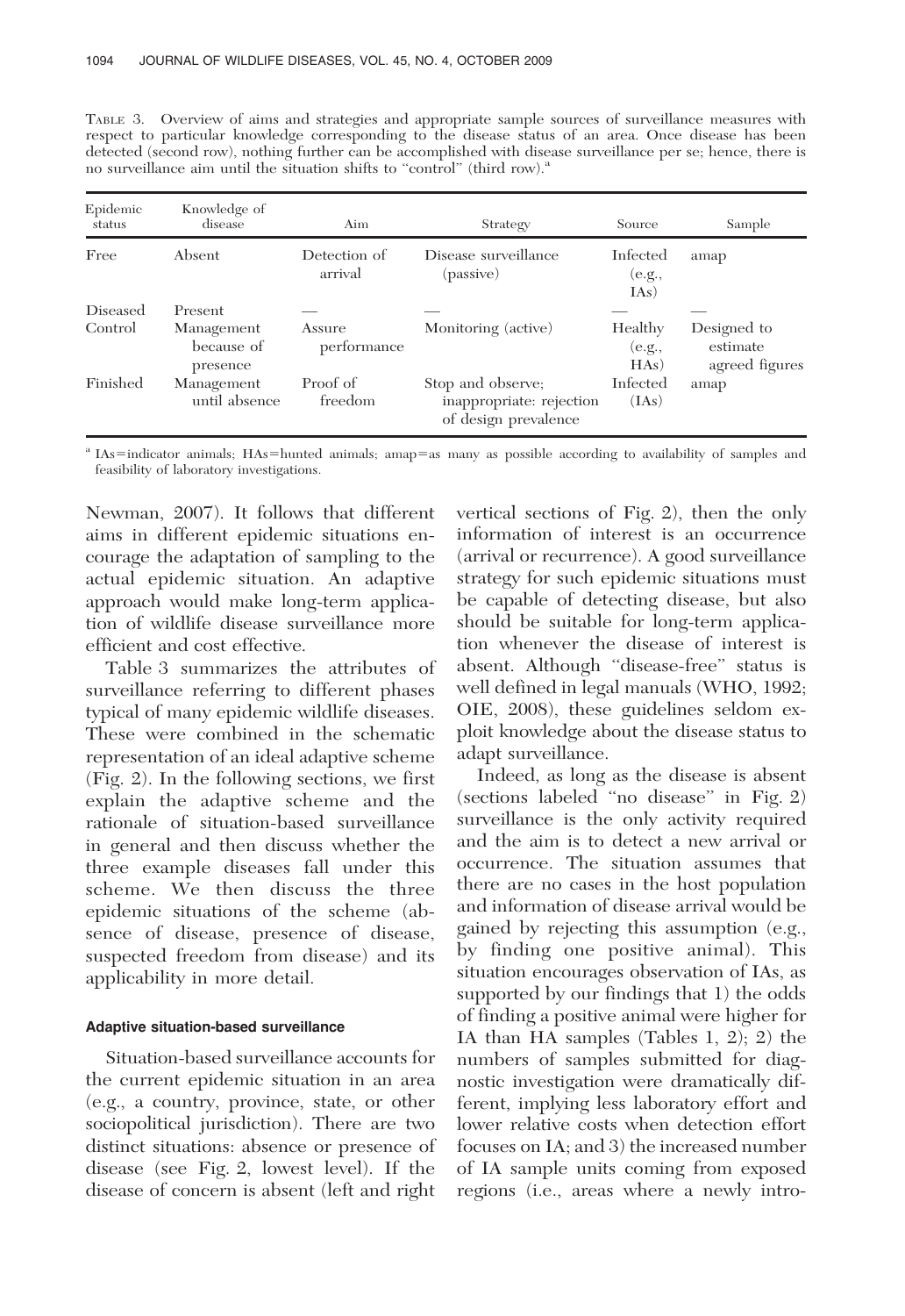

FIGURE 2. Schematic representation of situationbased surveillance. Time flow is represented on the bottom axis. Vertical lines represent points in time when knowledge on disease changes because of disease surveillance outcome (Detection; "L"=last case;  $'L+k$  time units"=safety buffer with continued control without case detection before control can be stopped). First horizontal level (from bottom) indicates the disease situation in the area. The second level symbolizes sample size of disease surveillance activity (black area within the arrow). The data are gathered from continuous sampling of indicator animals (arrow). The irregular shape of the black area symbolizes that a predetermined number is not useful; rather, "as many as possible" (amap) investigations are performed. The third level represents sample size over time required to systematically monitor efficiency of control measures. The upper level indicates the time when control measures are performed.

duced disease causes fatalities) will raise the number of laboratory investigations as needed. With these characteristics, the routine sampling of IA can efficiently meet disease surveillance needs in situations in which disease is absent (Fig. 2).

After detecting the first case in a region (first vertical line in Fig. 2), the epidemic situation changes because ''presence of disease'' is now known (section between the first and second vertical line in Fig. 2). In this situation, the search for disease is no longer useful (Table 3). However, appropriate control measures may be implemented if available (upper bold line in Fig. 2), and some form of monitoring becomes necessary to assess the protection or treatment rate in the uninfected part of the population. Because IA samples are biased toward infected animals and hence cannot give a true representa-

tion of the (uninfected) population, a systematic sampling of healthy animals (HA) appears appropriate to estimate population proportions or equivalent values with sufficient precision (middle rectangle in Fig. 2).

Toward the end of an outbreak (the section between the vertical lines labeled " $L$ " and " $L+k$  time units" in Fig. 2), either because of successful control or natural fade-out, the aim of disease surveillance again shifts to detecting diseased animals, if still present. As above, finding infected animals will be more efficiently fulfilled by testing IA (compare data of all three example diseases, particularly Fig. 1 and Table 2, virology during vaccination). It is known that the disease was in the control area at the time of the last case detection  $(label "L" in Fig. 2). Hence, control$ measures will still operate, and continued monitoring of control performance will be achieved by sampling from HA (middle rectangle in Fig. 2 stretched beyond "L"). Practically, it is not possible to rule out the detection of a new case until remnant foci or persistent low prevalence of the disease in the control population has been excluded (i.e., ''suspected freedom of the disease"). Thus disease "freedom" (after label " $L+k$  time units") cannot be reliably reached by data analysis alone but also must rely on epidemiologic arguments that specify the value of  $k$  for a particular disease. (A more pragmatic approach is discussed below.)

## Example diseases

We considered three example diseases: fox rabies in Europe is an example of an established surveillance program (Baer, 1991); CSF transmitted from a wild boar population to domestic pigs (Fritzemeier et al., 2000) forced the routine inspection of the health of wildlife populations in transnational surveillance initiatives (Staubach et al., 2003); HPAI is an example of a wildlife disease surveillance scheme under discussion (Guberti and Newman, 2007). These examples were selected on the basis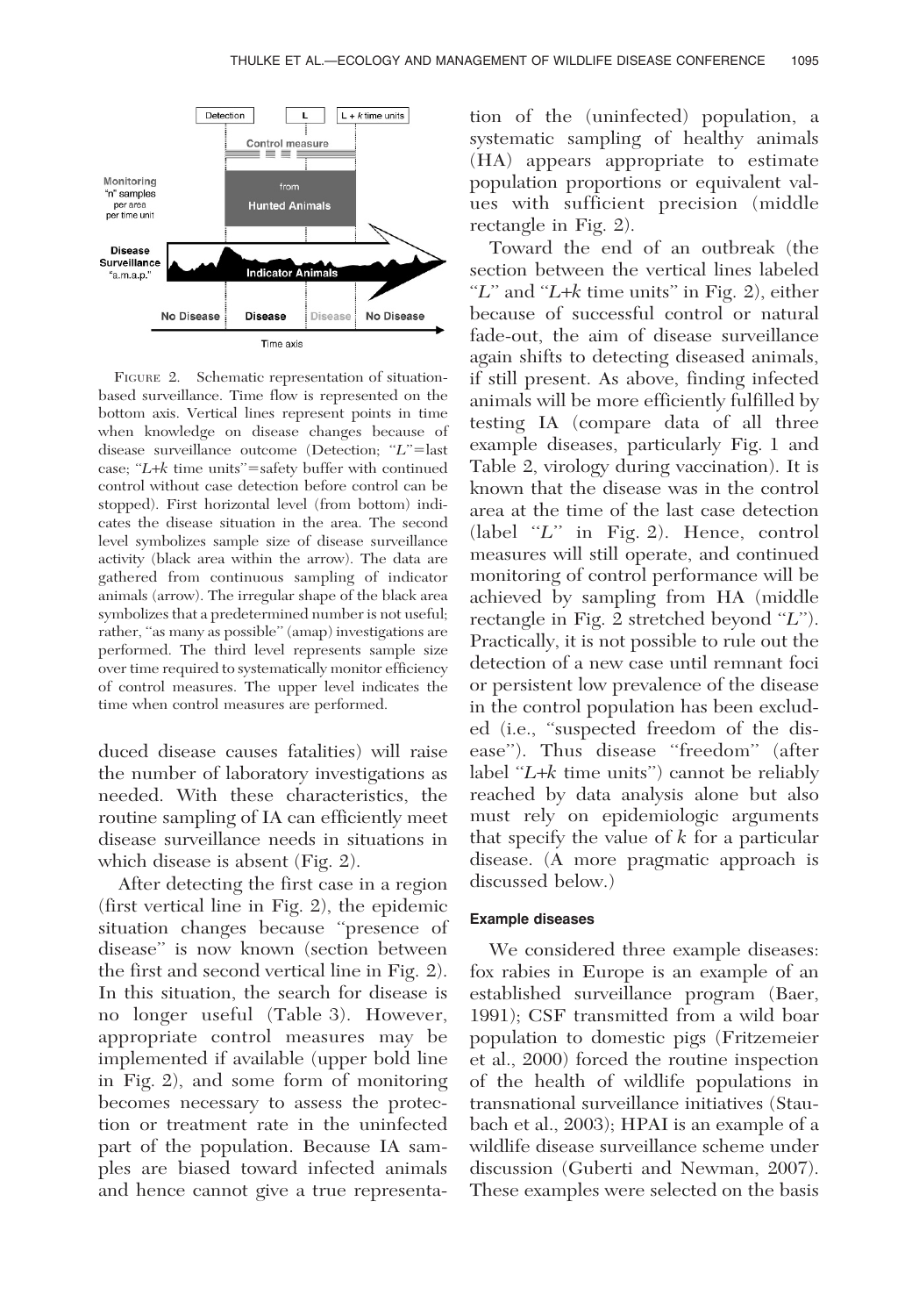of availability of relevant historic data bases (see Methods). The respective guidelines for disease surveillance and control monitoring serve to illustrate practical aspects of situation-based surveillance.

The example diseases have one thing in common: all of them propagate in an epidemic fashion. The relevance of rabies or HPAI for application of situation-based surveillance according to Figure 2 is clear because the numbers of clinical cases (i.e., morbidity or mortality events; Mörner et al., 2002) increase with the spread of HPAI or rabies. For example, rabies was reintroduced into Italy in 2008 and detected after laboratory investigation of a distinct IA sample, a fox that bit a human (De Benetictis et al., 2008). The follow-up detections of rabies-positive animals in the area came through IA submissions (OIE, 2009).

To consider the relevance of CSF in wild boar, further epidemiologic background is needed. Historically, the spread of CSF in wild boar was characterized by numbers of dead and morbid animals (Dahle et al., 1993; Paton et al., 2000), which would have put this example in line with the two others. Today, CSF infection in wild boar is still characterized by a mortality peak after the initial intrusion, whereas later in an epidemic, lower numbers of deaths occur mainly in very young animals (Artois et al., 2002). Consequently, disease surveillance for CSF in wild boar also uses serology (Artois et al., 2002; Rossi et al., 2005a), and efficiency of this approach was shown to be independent of the sampling source (Table 2). Nevertheless, for virus detection and isolation required for confirmatory diagnoses of outbreaks (Artois et al., 2002), laboratory analysis of the IA sample performed decisively better (Table 2; Rossi et al., 2005b). In support of the scheme in Figure 2, the CSF outbreak in Germany early in 2009 was detected after examination of a wild boar submitted because it showed clinical signs, a typical

IA (ProMedMail, 2009). By comparison, a systematic investigation during the preceding 12 mo yielded about 11,000 HA samples that were negative for CSF infection and were not focused on the area of the new outbreak (data not shown).

# Situation-specific considerations

Absence of disease: In jurisdictions that have not detected a disease of concern (historically free) or that have demonstrated freedom from disease after an outbreak (''disease-free'' status according to legal guidelines), ''absence of disease'' is the relevant epidemic situation for the disease of interest. Following Figure 2, continuing disease surveillance in IAs will inform about an introduction or a recurrence of diseases that cause mortality or morbidity events. Sampling of IAs is done to see whether there are positives among the suspects in that group. As long as no true positives are found in the IA sample, the assumption of disease absence remains valid. However, the disease situation changes, as does the target of surveillance activity, on detection of a positive sample.

Field experiences with avian influenza surveillance in wild birds also support IA sampling as purposeful activity in cases of disease absence. For example, ''sampling dead birds and investigation of mortalities'' was regarded as an effective early warning system for HPAI (Pitman et al., 2007). Case reports of HPAI detection in wild birds in Germany in 2007 (FLI, 2008) provide field examples of how the IA sampling directed investigation efforts toward the localities of HPAI outbreaks in that country. Moreover, recent guidelines for HPAI surveillance explicitly leave the option of discontinuing designed sampling from HA (OIE, 2008, see  $$1.4.6.2$ ).

An alternative concept for disease surveillance of epidemics in wildlife is repeated proof of absence via falsifying presence. For example, the investigation of 59 animals per annum (European Commission, 2002b; Guberti and Newman, 2007) suffices to reject prevalence greater than or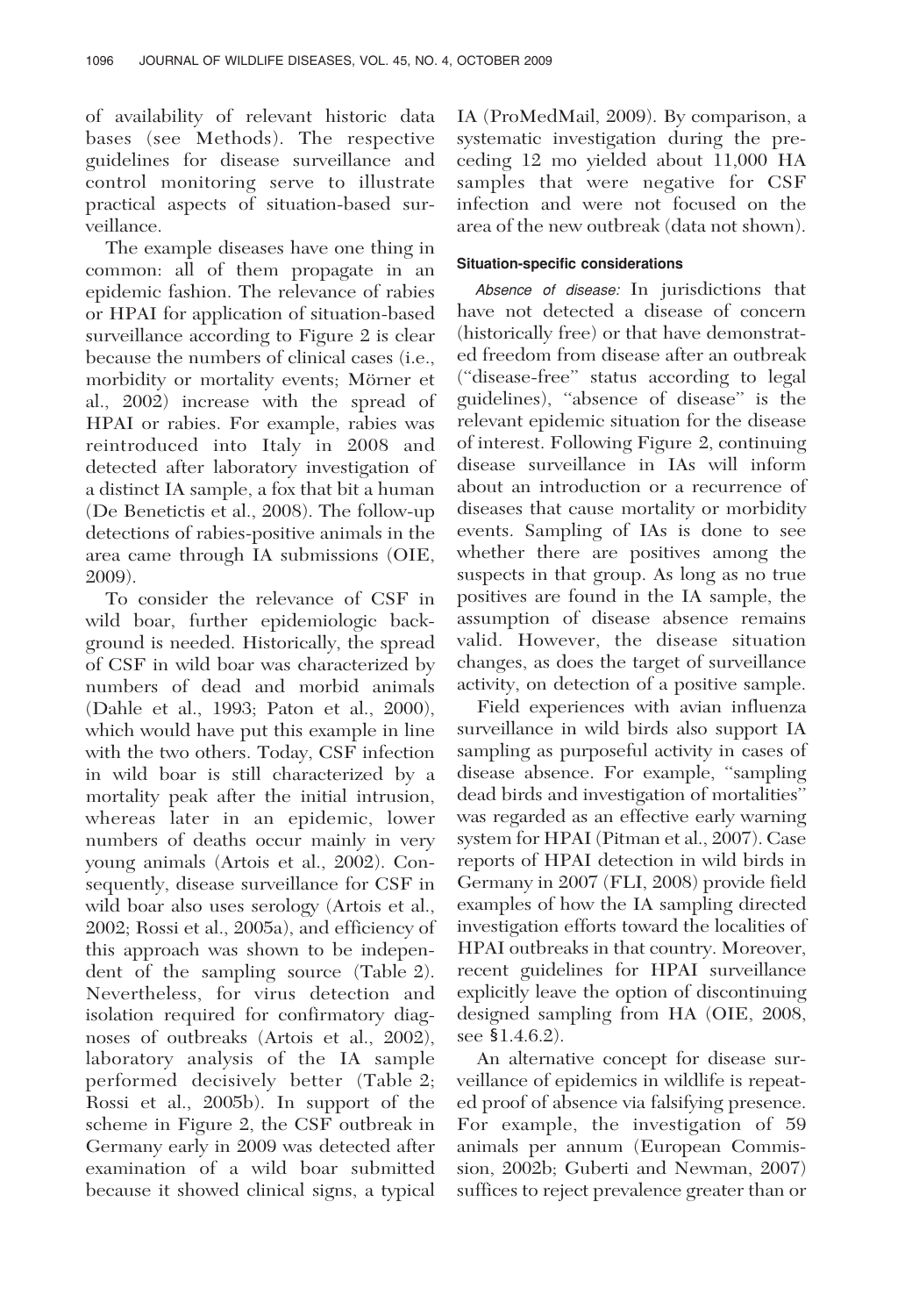equal to 5% with 95% certainty (Cannon and Roe, 1982). Although intended for areas in which a disease of interest is suspected to occur (European Commission, 2002b), the approach is less helpful in areas where disease truly is absent and prevalence is zero. Further assurance of detection at a lower prevalence threshold might increase the required sample size to an impractical number (Guberti and Newman, 2007) but not solve the conceptual problem: The ultimate aim of this procedure is to "prove" that prevalence  $(p)$  is 0, and therefore  $p>0$  has to be rejected on the basis of the sampling. Although the latter is difficult to achieve with the use of conventional statistics, the outcome is needed to assure disease absence. In this sense, the outcome is not particularly informative because absence of disease was already accepted before the survey. In contrast, by exploiting the assumed disease situation, one assumes no positives in the population and hence that prevalence is zero. The relevant disease surveillance activity then focuses on rejecting  $p=0$ by providing a positive sample unit as evidence of disease introduction or recurrence. If rejection fails, however, the disease situation does not change. Although an ideal task for IA sampling, one might argue that sampling HA also can serve to search for the one positive of interest (i.e., to reject  $p=0$ ). Although some jurisdictions might regard such efforts as worth the investment, as our data show, the odds of finding a positive are higher with IA sampling in these situations.

A recommendation for surveillance in the situation of disease absence that is very similar to the proposal presented in Figure 2 was included in the report of a WHO expert consultation on rabies (WHO, 2005, Chap. 9) in their consideration of rabies-free and provisionally rabies–free countries or areas. However, one difference remains: similar to recommendations in earlier documents, wherein particular sample size values for rabies surveillance were given (WHO, 1992), the

more recent report recommends examining a ''relevant number'' of samples. However, for areas in which the disease is absent, the occurrence of IA (i.e., clinical suspects not affected by the disease of interest) might be rare or naturally limited; thus, a predetermined number of samples from IA cannot be guaranteed. An apparently pragmatic approach, often used by decision makers, is to supplement routine IA sampling with HA samples to meet sample size requirements (e.g., WHO, 2005). This strategy would seem logical only in cases in which the nominal sample size requirements are larger than the baseline intensity of IA submissions. However, because the majority of samples under this ''supplemental'' strategy will come from HA, shortcomings of this approach include 1) screening some proportion of animals that do not represent the subpopulation targeted for disease surveillance, 2) hampering the timeliness of outbreak detection, and 3) requiring continuous, relatively large diagnostic efforts in regions in which detection is unlikely. It follows that sample size specifications might force emphasis on HA that probably will not limit the overall effectiveness of disease surveillance but could be relatively inefficient under these conditions.

We speculate that the intent in requesting a minimum sample size in such guidelines was to ensure regular delivery and testing of samples. These recommendations seem mainly intended to counteract diminishing awareness in the case of disease absence. However, rather than setting a minimum sample effort to encourage submissions of IA, we encourage information campaigns explaining how outbreaks of epidemic diseases can be most effectively detected by continuing alertness for IAs (OIE, 2008).

In summary, if a disease is absent (Fig. 2) but known to be associated with mortality or morbidity events, then continuing to investigate as many occurrences of IA as possible (instead of imposing fixed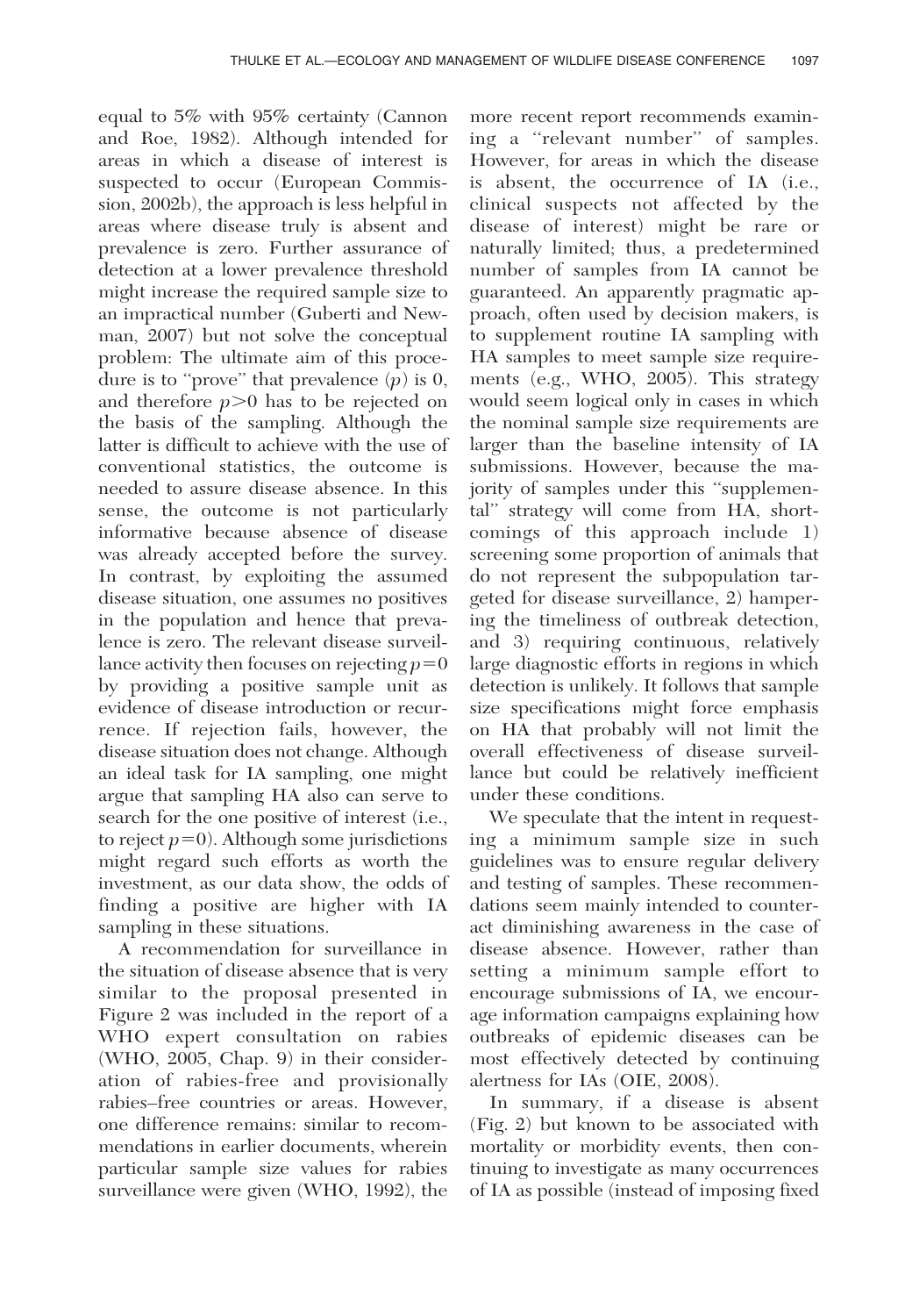minimum sample sizes) should meet surveillance needs in this situation because 1) effort is lower when using IA sample sources during periods of disease absence, 2) a fixed sample size might not be guaranteed from collecting IA exclusively, and 3) the number of IA submissions likely will increase at the time and location of a disease outbreak.

Presence of disease: After detection, the epidemic situation changes (Fig. 2; Table 3) because the disease is now present and program emphasis may shift to monitoring or control. In cases in which an operable control option is available and applied, surveillance likely will focus on measuring progress toward disease reduction or elimination over time. Ideally, the adequacy of the control effort is monitored via estimating relevant parameters by sampling the healthy subpopulation and checking against standardized reference values. To make such estimates with necessary precision, a statistical design should guide decisions on sample size and spatiotemporal distribution (e.g., Cannon and Roe, 1982).

Rabies in foxes and control by oral mass vaccination programs provide a relevant example. This disease is lethal for infected animals, and mass vaccination has been shown to be an effective control measure. Because vaccinated individuals can be determined postmortem, a statistically designed sampling of HA will provide an estimate of the proportion of individuals that were vaccinated with specified precision. For example, in Figure 2, setting  $n=8$  animals sampled per annum per 100 km<sup>2</sup> from an area of at least 5,000 km2 (e.g., German National Directive on Rabies Control, 2001) allows an estimation of the percentage of vaccineinduced seroconversion in the population with 5% precision and 95% certainty because the total sample minimum of 400 animals exceeds the minimum sample size of 384 (Cannon and Roe, 1982). If the estimate of seroprevalence exceeded the

prescribed minimum, then disease elimination would be expected after 2 yr to 4 yr of repeated vaccination campaigns (Aubert, 1994). During this period the search for rabies would no longer be necessary because it is reasonable to presume presence during control time; afterward, disease absence reasonably could be assumed on the basis of past experiences. Here, emphasis on HA sampling appears best suited to meet surveillance needs for the situation. In practice, however, these situations are rarely ideal, and the following examples illustrate why, for practical reasons, the scheme in Figure 2 proposes the investigation of both samples, IA and HA, simultaneously (although with different aims).

Continuing with the example of rabies, guidelines have been established prescribing sample sizes for monitoring the quality of oral vaccination programs in an area or country. Therein, the value of  $n$  in Figure 2 is set to either 8 (European Commission, 2002a) or 4 (WHO, 2005), reflecting the flexibility of the designed precision in accordance with perceived need. These samples are needed to assess control performance by estimating seroprevalence (or bait uptake if biomarkers were attached to the bait); however, the same sample size also is recommended for estimating disease incidence (European Commission, 2002a; WHO, 2005). Additionally, when sampling the  $n$  animals, priority was given to IAs.

Taking into account the situation for which the monitoring strategy was proposed, what information can be derived from such mixed samples? First, assessing control efficacy would be less rigid because IAs included in the sample do not represent the healthy subpopulation and should be excluded from percentage calculations. The remaining samples from the HAs might be too few to meet specified design quotas. Second, IAs, by their very nature, are not sampled from the general population but rather are ''self-selecting'' and therefore not repre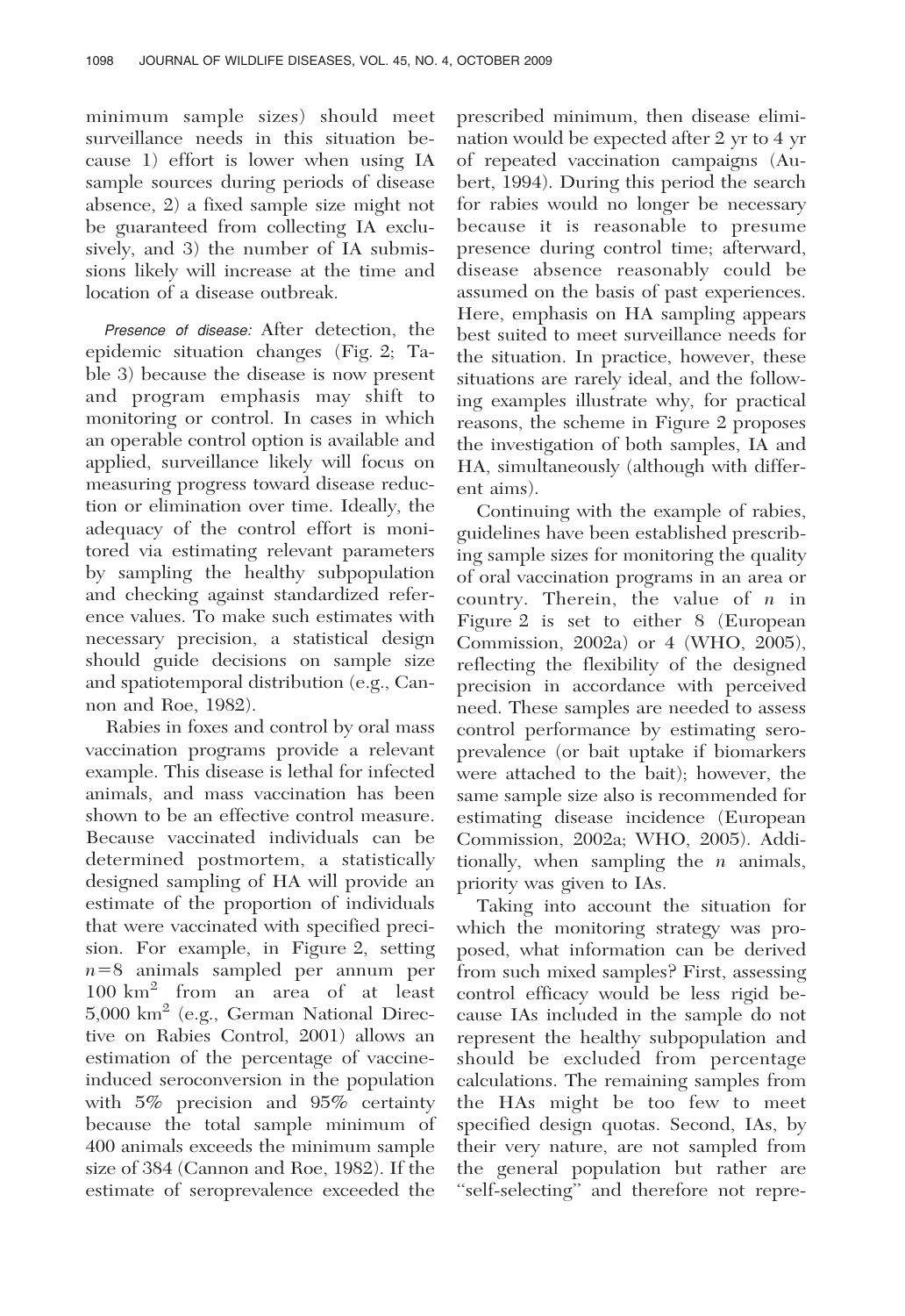sentative of the general population. Therefore, it is unclear what the base population would be for any resulting incidence estimate (Schoenbach et al., 2001). To our knowledge, inclusion of IA in the monitoring of rabies vaccination in foxes was aimed at detecting the disease as long as it was still present, which seems necessary only when the time until elimination is uncertain, the quality benchmark of control efficacy is not precisely known, or both. Thus the pragmatic, but not ideal, recommendation in the guidelines was based on uncertainty about the performance criteria of intervention measures; thus, some monitoring for disease presence was advised concurrent with control.

To address the problem, we again refer to Figure 2. The two samples proposed for simultaneous investigation have different objectives. First, the HA sample of prespecified design (not containing indicator individuals) provides the information needed for quantitative monitoring of control measures. Second, continued IA sampling aims at detecting diseased animals and rabies foci that still could be present. This approach can inform decisions on control termination: As long as rabies cases are detected (making the vertical line in Fig.  $2$  labeled " $L$ " successively move forward), control should be continued.

The situation after detection of HPAI in wild birds can be taken as an example for diseases in which control is limited largely to preventive measures (e.g., increased security requirement or movement restriction in poultry). The resulting effect cannot be estimated via independent quantities from the wildlife disease host population. Consequently, the sample size designed for monitoring control in wildlife (height of middle rectangle or  $n$  in Fig. 2) is 0. Disease surveillance via IA sampling is applied to repeatedly confirm the presence of disease or, eventually, to motivate suspicion that the disease has disappeared.

Suspected freedom of the disease: As the time since last detected case lengthens, suspicion will eventually arise as to whether the epidemic situation is still classified as ''presence of disease.'' As discussed before, the direct proof of disease absence by statistical testing alone does not work. Consequently, disease management guidelines incorporate plausibility arguments based on the epidemic character of the disease (most often some period of time without detecting a case via an operating disease surveillance program).

As depicted in Figure 2, the approach for achieving a conclusive decision on disease disappearance combines ongoing disease surveillance via IA with the logical consequence of disease elimination: if testing of IA does not provide evidence of presence over an epidemiologically reasonable disease-specific time period (symbol  $k$ ) in the upper right label of Fig. 2), then absence can be proved by stopping control and emphasizing routine disease surveillance in IA. After a finite time, the protective effect of control (e.g., proportion of immune animals) will diminish in the host population (e.g., OIE, 2008, see  $$1.4.6.1$ ), and a persistent but unseen disease focus would resurge and eventually be found through disease surveillance.

An example of such a stop-and-observe strategy was found in legal guidelines for rabies mass vaccination. Mass vaccination has to be continued for 2 yr (Fig. 2,  $k=2$ ) in label " $L+k$  time units") after the last detected case (Fig. 2, label  $\lq L$ ). Thereafter, the control area is declared rabies free if adequate disease surveillance is practiced (WHO, 2005; note that this declaration is based on the likelihood but not the ''proof'' of absence). This guidance was improved with observations that the proportion of immunized animals after the end of vaccination declines so rapidly that any persistent infection would likely recover into a detectable epidemic within 2 yr postvaccination (Schaarschmidt et al., 2002). Hence, by adding another 2 yr postvaccination to the man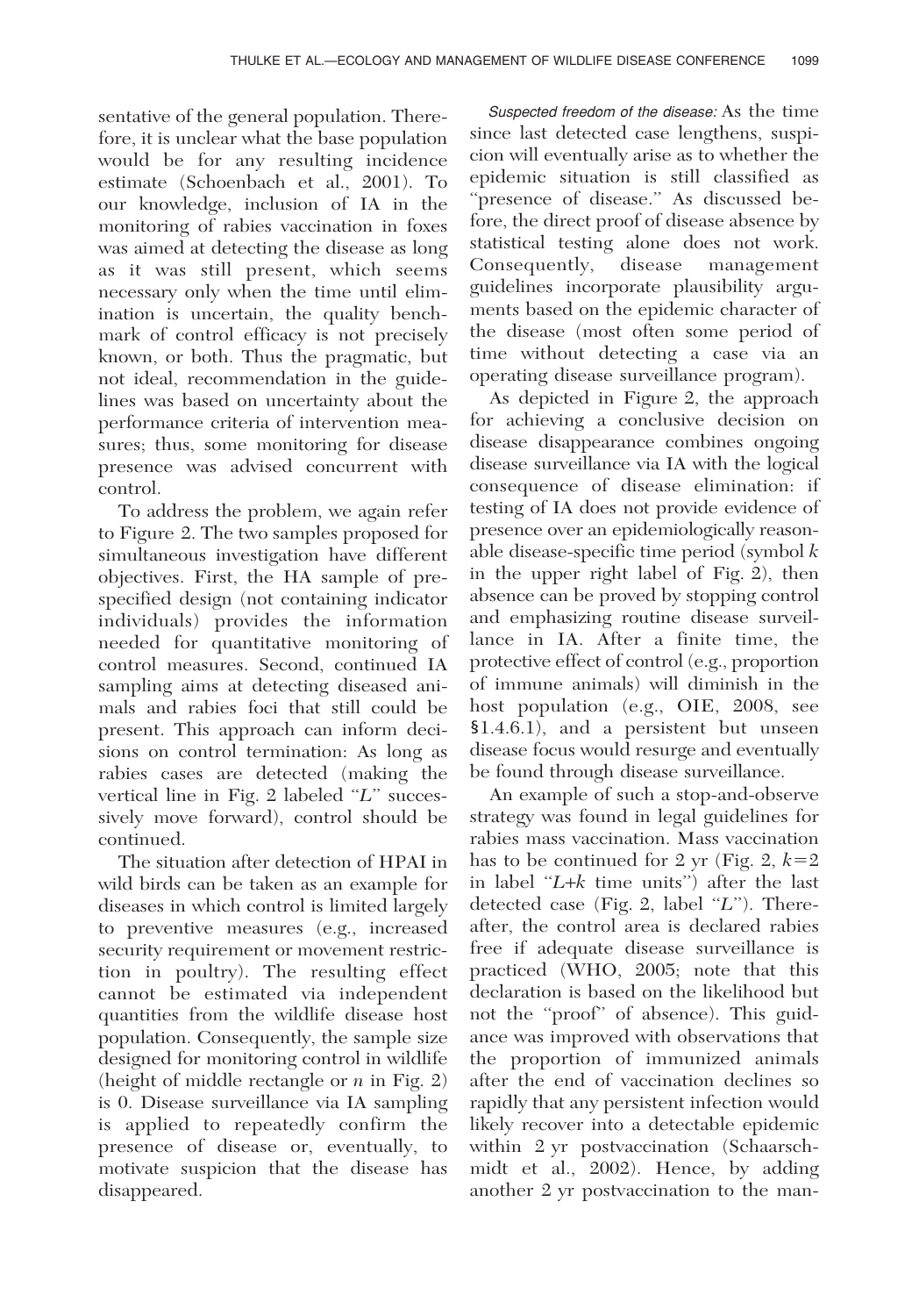datory 2 yr without case detection required to stop vaccination, the time required to reasonably assure freedom from disease would be 4 yr after the last case was detected (Thulke et al., 2000; German National Directive on Rabies Control, 2001). It is noteworthy that under these recommendations, only testing of IAs is needed throughout the procedure (see Table 3).

# Applicability of situation-based surveillance

We do not question the need and usefulness of ''targeted monitoring studies'' to improve scientific understanding about a disease and its spread. However, we have focused on applied management aspects of disease surveillance in cases of presence, suspected absence, or accepted absence of epidemic diseases that cause mortality or morbidity events. Facing hundreds of thousands of individual laboratory investigations of presumably unexposed animals throughout the years and throughout the European continent in the situation of absent diseases, our analysis urges a sit-and-wait approach while continuously testing IAs. In public health management, this proposal relates to the concept of syndromic surveillance (Henning, 2004; Mandl et al., 2004).

Logically, no other testing is needed to support decisions based on absence or presence of a disease of interest or concern. If further testing is done, the motivation seems most likely related either to research for improved scientific understanding or to allaying a decision-maker's fear of being uninformed. The latter is understandable but, as we have tried to show, seems unjustified. For example, the common expectation that earlier detection of disease arrival might improve the chances of successful control (which is derived from livestock disease management) is often used to argue for regular and systematic testing of HA in wildlife disease surveillance regardless of cost. However, we are not aware of examples in wildlife disease management where designed sampling of

HA, or the mixture of both HA and IA, has provided earlier detection of an epidemic or mortality event than detected by IA sampling alone. In contrast, there are several historic examples in which sampling IA alerted responsible jurisdictions to outbreaks in the wild (e.g., Pitman et al., 2007; De Benetictis et al., 2008; FLI, 2008; OIE, 2009).

The greatest challenge in IA sampling appears to be maintaining willingness to acquire and submit IA. During periods of disease-free status, awareness is known to decrease (WHO, 2005) and proposals of fixed-size sampling appear aimed at countering decreasing awareness. The widespread perception that without permanent inflow of a high number of test results disease surveillance would be too uncertain might be fostered by calling on responsible professionals and various publics to intensify IA reporting and sampling when disease already has been detected in a region. In our opinion, such requests have created a false link between the need for suspect animals and a crisis situation. Rather than encouraging IA submissions only during crises, we recommend shifting emphasis to underscore the value of such samples in ongoing surveillance before and after outbreaks occur.

Extensive public awareness of the role of IA sampling in preventive management needs to be raised (Burgos and Burgos, 2007). In this context, guidelines should generally link awareness for ''suspicious'' wildlife to the prevention of harmful disasters rather than to documenting actual outbreaks. In this way, reporting and submitting IA would become the routine business of responsible people regardless of the disease state (see Fig. 2, second level), and motivation and awareness would become independent of the publicity of an outbreak (Mörner et al., 2002). Consequently, IA sampling would provide ''an effective system of disease surveillance'' for diseases causing pronounced mortality or morbidity patterns (OIE, 2008).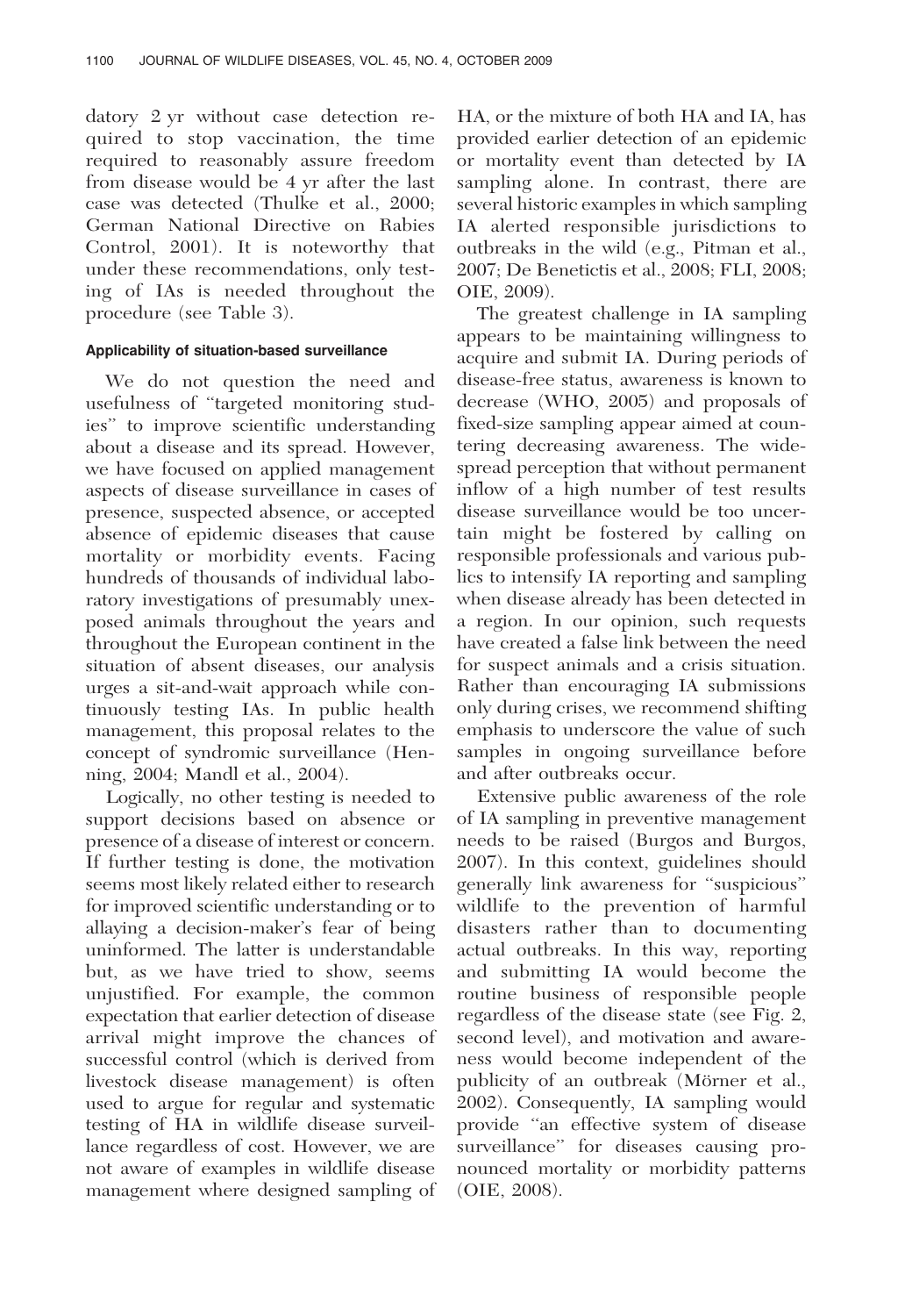# Conclusions

Careful consideration of the actual epidemic situation with respect to selected wildlife diseases in an area was found to be beneficial in constructing efficient, targetoriented surveillance or monitoring schemes. In particular, surveillance for epidemic wildlife diseases that cause highly visible mortality or morbidity events might be optimized with the use of situation-based schemes. Proving the absence of such diseases by systematic sampling of apparently healthy animals likely will be less effective and less efficient than the constant investigation of any available IAs. In areas of ''disease free'' status and with no control measures to assess, surveillance might be limited to a focused investigation of available IAs (OIE, 2008). These recommendations do not necessarily apply to efforts to improve the scientific understanding of epidemic wildlife diseases, but rather to the focused need of decision makers in health and resource management arenas to be informed on the occurrence of specific wildlife diseases as a basis for responsive management.

## ACKNOWLEDGMENTS

The authors gratefully acknowledge the efforts of Petra Kranz (FLI, Wusterhausen, Germany) to extract the data of Table 2 from the surveillance database. Graham C. Smith and Alexander Singer (York, UK) and three anonymous referees are acknowledged for their helpful comments on the manuscript. We also thank M. W. Miller for editorial assistance to improve our manuscript.

# LITERATURE CITED

- ARTOIS, M., R. DELAHAY, V. GUBERTI, AND C. CHEESEMAN. 2001. Control of infectious diseases of wildlife in Europe. Veterinary Journal 162: 141–152.
	- ———, K. R. DEPNER, V. GUBERTI, J. HARS, S. ROSSI, AND D. RUTILI. 2002. Classical swine fever (hog cholera) in wild boar in Europe. Revue Scientifique et Technique de l'Office International des Epizooties 21: 287–303.
- AUBERT, M. F. A. 1994. Control of rabies in foxes: What are the appropriate measures? The Veterinary Record 134: 55–59.
- BAER, G. M. 1991. The natural history of rabies. CRC Press, Boca Raton, Florida.
- BLAND, J. M., AND D. G. ALTMAN. 2000. Statistics notes: The odds ratio. BMJ 320: 1468.
- BURGOS, S., AND S. A. BURGOS. 2007. Refocusing and reshaping of highly pathogenic avian influenza preventive strategies in rural settings. International Journal of Poultry Science 6: 527–530.
- CANNON, R. M., AND R. T. ROE. 1982. Livestock disease surveys: A field manual for veterinarians. Australian Government Publishing Service, Canberra, Australia.
- DAHLE, J., T. PATZELT, G. SCHAGEMANN, AND B. LIESS. 1993. Antibody prevalence of hog cholera, bovine viral diarrhoea and Aujeszky's disease virus in wild boars in northern Germany. Deutsche Tierärztliche Wochenschrift 100: 330-333.
- DE BENEDICTIS, P., T. GALLO, A. IOB, R. COASSIN, G. SQUECCO, G. FERRI, F. D'ANCONA, S. MARANGON, I. CAPUA, AND F. MUTINELLI. 2008. Emergence of fox rabies in north-eastern Italy. Eurosurveillance 13: pii=19033. http://www.eurosurveillance. org/ViewArticle.aspx?ArticleId=19033
- DEAN, D. J., M. K. ABELSETH, AND P. ATHANASIU. 1996. The fluorescence antibody test. In Laboratory techniques in rabies (ed.). World Health Organization, Geneva, Switzerland, pp. 88–93.
- EUROPEAN COMMISSION. 2002a. Report of the Scientific Committee on Animal Health and Animal Welfare: The oral vaccination of foxes against rabies. http://ec.europa.eu/food/fs/sc/scah/out80\_ en.pdf. Accessed 15 March 2009.
- ———. 2002b. Commission Decision of 1 February 2002 approving a Diagnostic Manual establishing diagnostic procedures, sampling methods and criteria for evaluation of the laboratory tests for the confirmation of classical swine fever (notified under document number C(2002) 381). European Commission. http://www.vet.gov.ba/ pdffiles/eu\_leg/anheu06.pdf. Accessed 15 March 2009.
- ——— . 2006. SANCO/10268/2006 Rev.5—Guidelines on the implementation of survey programmes for avian influenza in poultry and wild birds to be carried out in Member States in 2007. European Commission, Standing Committee on the Food Chain and Animal Health. http://ec. europa.eu/food/animal/diseases/controlmeasures/ avian/surveillance4\_en.pdf. Accessed 15 March 2009.
- ——— . 2007. SANCO/10194/2007 Rev 1—Annual Report. Surveillance for avian influenza in wild birds carried out by Member States February– December 2006. EC. http://ec.europa.eu/food/ animal/diseases/controlmeasures/avian/annrepres\_ surv\_wb\_02-12-2006\_en.pdf. Accessed 15 March 2009.
- [FLI] FRIEDRICH-LOEFFLER-INSTITUT. 2008. Epidemiologisches Bulletin Nr. 1/2008. Lagebericht zur Aviären Influenza. Friedrich-Loeffler-Institut,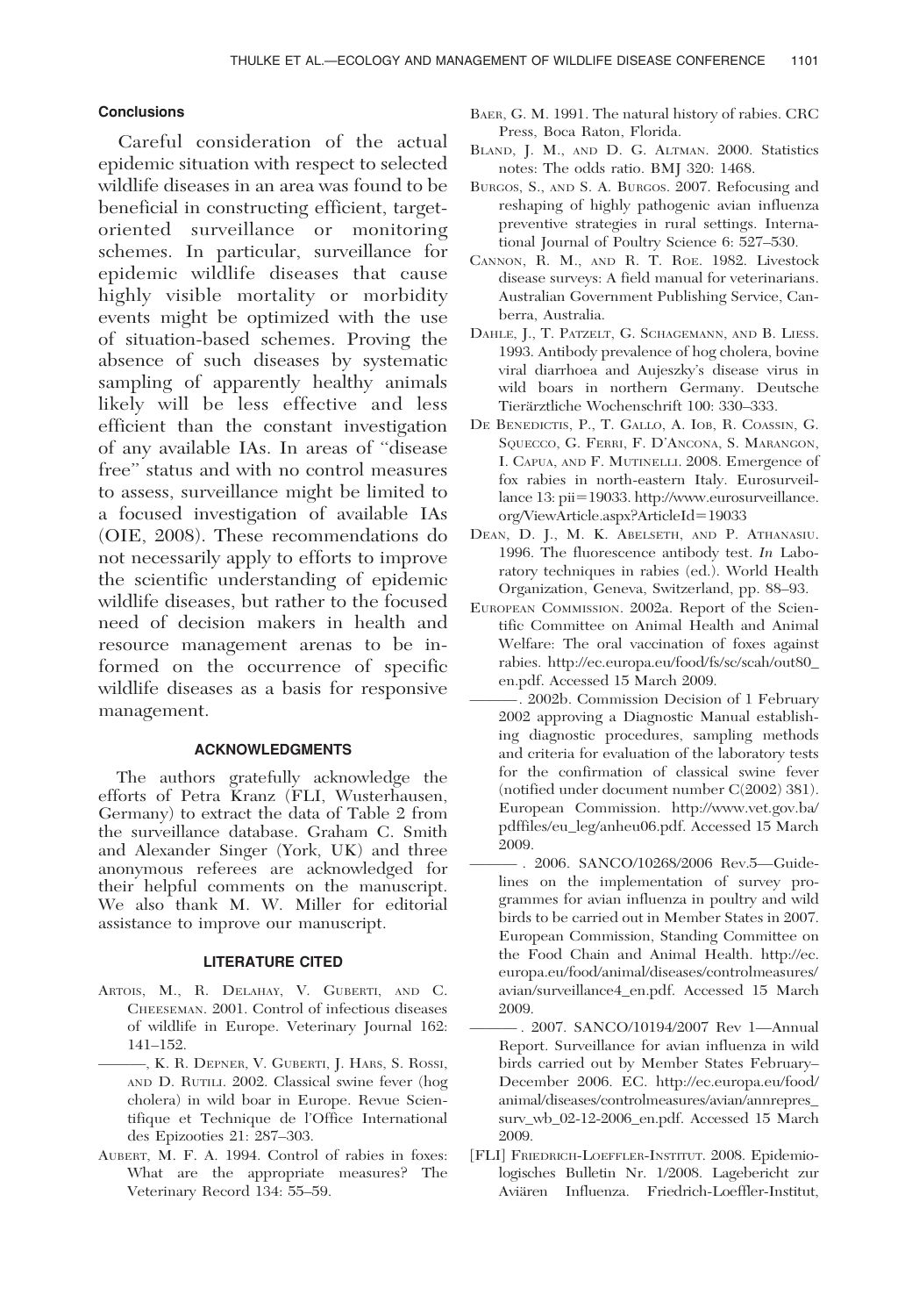Federal Research Institute for Animal Health. http://www.fli.bund.de/fileadmin/user\_upload/ Dokumente/News/aktuelle\_Krankheitsgeschehen/ avi\_Flu/080108\_lb\_influenza.pdf. Accessed 15 March 2009. [In German.]

- FRITZEMEIER, J., J. TEUFFERT, I. GREISER-WILKE, C. STAUBACH, H. SCHLÜTER, AND V. MOENNIG. 2000. Epidemiology of classical swine fever in Germany in the 1990s. Veterinary Microbiology 77: 29–41.
- GERMAN NATIONAL DIRECTIVE ON RABIES CONTROL. 2001. (Tollwutverordnung, 11 April 2001).
- GUBERTI, V., AND S. H. NEWMAN. 2007. Guidelines on wild bird surveillance for highly pathogenic avian influenza H5N1 virus. Journal of Wildlife Diseases 43: 29–34.
- HENNING, K. J. 2004. What is syndromic surveillance? MMWR Morbidity and Mortality Weekly Report 53: 5–11.
- KUIKEN, T., R. A. M. FOUCHIER, J. W. LEDUC, J. S. M. PEIRIS, A. SCHUDEL, K. STÖHR, AND A. D. M. E. OSTERHAUS. 2005. Public Health: Pathogen surveillance in animals. Science 309: 1680– 1681.
- MANDL, K. D., J. M. OVERHAGE, M. M. WAGNER, W. B. LOBER, P. SEBASTIANI, F. MOSTASHARI, J. A. PAVLIN, P. H. GESTELAND, T. TREADWELL, E. KOSKI, L. HUTWAGNER, D. L. BUCKERIDGE, R. D. ALLER, AND S. GRANNIS. 2004. Implementing syndromic surveillance: A practical guide informed by the early experience. Journal of the American Medical Informatics Association 11: 141–150.
- MÖRNER, T., D. L. OBENDORF, M. ARTOIS, AND M. H. WOODFORD. 2002. Surveillance and monitoring of wildlife diseases. Revue Scientifique et Technique de l'Office International des Épizooties 21: 67–76.
- [OIE] OFFICE INTERNATIONAL DES ÉPIZOOTIES. 2008. General guidelines and surveillance for specific diseases. Terrestrial Animal Health Code. WHO-OIE, Paris, France, http://www.oie.int/ eng/normes/Mcode/en\_sommaire.htm. Accessed 15 March 2009.
	- ——— . 2009. WAHID Interface—OIE World Animal Health Information Database. Event summary: Rabies, Italy. http://www.oie.int/wahis/ public.php?page=event\_summary&reportid=7444. Accessed 15 March 2009.
- PATON, D. J., A. MCGOLDRICK, I. GREISER-WILKE, S. PARCHARIYANON, J.-Y. SONG, P. P. LIOU, T. STADEJEK, J. P. LOWINGS, H. BJÖRKLUND, AND S. BELAK. 2000. Genetic typing of classical swine fever virus. Veterinary Microbiology 73: 137– 157.
- PITMAN, M., A. LADDOMADA, R. FREIGOFAS, V. PIAZZA, A. BROUW, AND I. A. BROWN. 2007. Surveillance, prevention, and disease management of avian influenza in the European Union. Journal of Wildlife Diseases 43: S64–S70.
- PROMEDMAIL. 2009. Archive Number 20090112.0119: Classical swine fever, wild boar—Germany: (NW). ProMED-mail 2009; 12 Jan. http://www. promedmail.org. Accessed 15 March 2009.
- ROSSI, S., M. ARTOIS, D. PONTIER, C. CRUCIERE, J. HARS, J. BARRAT, X. PACHOLEK, AND E. FROMONT. 2005a. Long-term monitoring of classical swine fever in wild boar (Sus scrofa sp.) using serological data. Veterinary Research 36: 27–42.
- ———, E. FROMONT, D. PONTIER, C. CRUCIERE, J. HARS, J. BARRAT, X. PACHOLEK, AND M. ARTOIS. 2005b. Incidence and persistence of classical swine fever in free-ranging wild boar (Sus scrofa). Epidemiology and Infection 133: 559– 568.
- SACHS, L. 1992. Angewandte Statistik: Anwendung statistischer Methoden. Springer, Berlin-Heidelberg, 846 pp.
- SCHAARSCHMIDT, U., T. MÜLLER, G. ALBERT, A. MULUNEH, J. COX, T. SELHORST, AND H. SCHLÜ-TER. 2002. Experiences with follow-up investigations of oral vaccinations campaigns against rabies in foxes in Saxony with special emphasis on a standardised serology. Deutsche Tierärztliche Wochenschrift 109: 219–225.
- SCHOENBACH, V. J., C. POOLE, AND W. C. MILLER. 2001. Invited commentary: Should we estimate incidence for undefined populations? American Journal of Epidemiology 153: 935–937.
- STALLKNECHT, D. E. 2007. Impediments to wildlife disease surveillance, research, and diagnostics. Current Topics in Microbiology and Immunology 315: 445–461.
- STÄRK, K. D. C., G. REGULA, J. HERNANDEZ, L. KNOPF, K. FUCHS, R. S. MORRIS, AND P. DAVIES. 2006. Concepts for risk-based surveillance in the field of veterinary medicine and veterinary public health: Review of current approaches. BMC Health Services Research 6: 20.
- STAUBACH, C., D. KLÖSS, K. KROSCHEWSKI, M. DEMEL, AND M. KRAMER. 2003. CSF in wild boar—A surveillance data base of Belgium, France, Germany, Luxembourg and the Netherlands. In Proceedings: 10th Symposium of the International Society of Veterinary Epidemiology and Economics (ISVEE). Viña del Mar, Chile, pp. 2022–2024.
- STITT, T., J. MOUNTIFIELD, AND C. STEPHEN. 2007. Opportunities and obstacles to collecting wildlife disease data for public health purposes: Results of a pilot study on Vancouver Island, British Columbia. Canadian Veterinary Journal 48: 83– 90.
- THRUSFIELD, M. V. 2005. Veterinary epidemiology. Blackwell Publishing Professional, Ames, Iowa, 601 pp.
- THULKE, H.-H., L. TISCHENDORF, C. STAUBACH, T. SELHORST, F. JELTSCH, H. SCHLÜTER, AND C. WISSEL. 2000. The spatio-temporal dynamics of a post vaccination resurgence of rabies in foxes